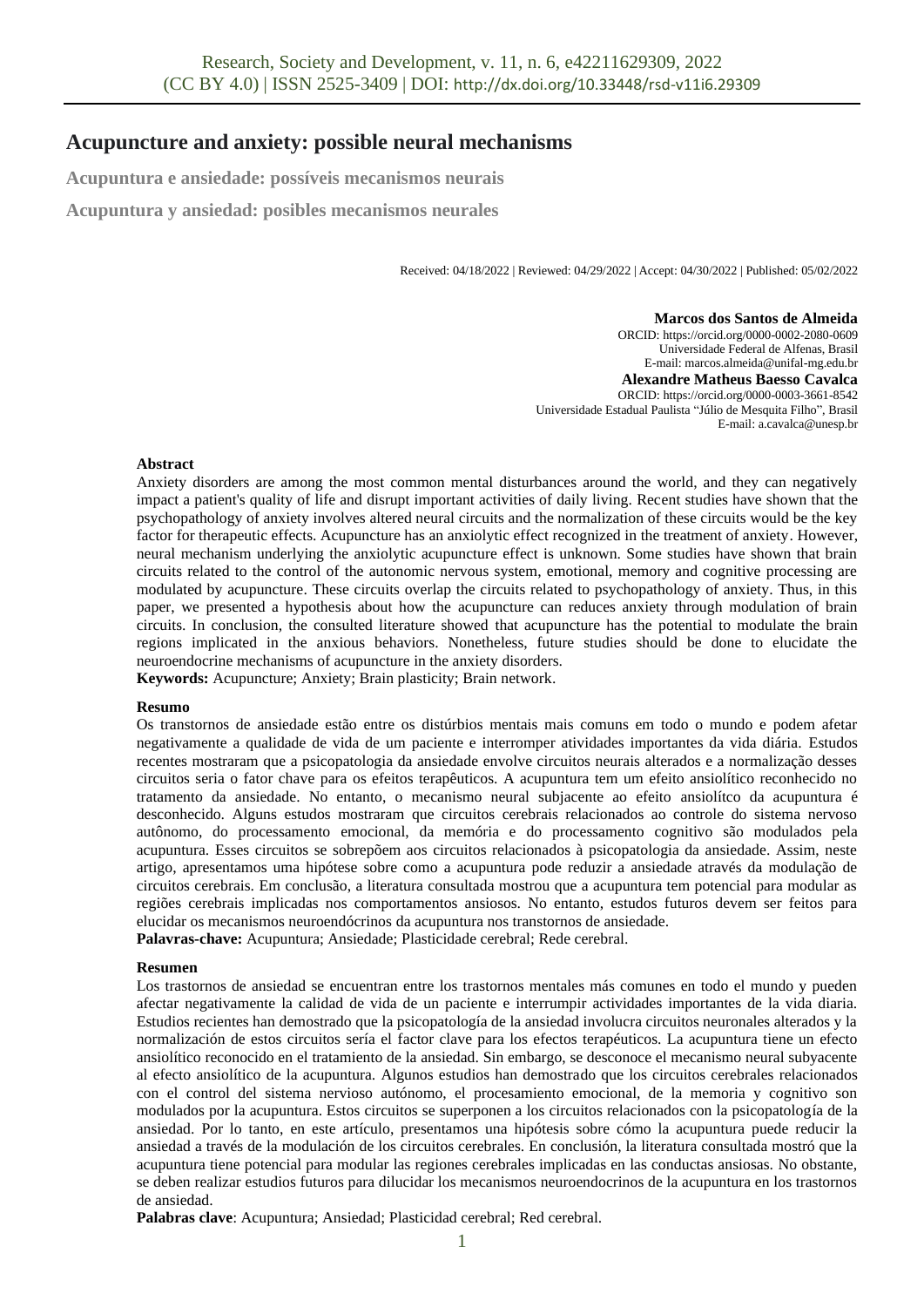## **1. Introduction**

Anxiety can be defined as a future-oriented condition, characterized by apprehension related to the perception of not being able to control or predict potentially aversive events. In addition, the patietns present body symptoms of physical tension and a shift in focus of attention to potentially aversive events or to affective responses elicited by them (Craske et al., 2009). Anxiety is an essential and natural condition for human life, responsible for preparing the individual for situations of threat and danger. These conditions involve cognitive, behavioral, affective, physiological and neurological factors that, together, modulate the individual's perception of the environment, provoking specific responses and directing some type of action (Craske et al., 2009). In some cases, however, an individual may present disproportionately high anxiety to the situation that elicits it or in situations in which it is not adaptive, often persisting and leading to impairments in its functioning, characterizing anxiety disorders (Kessler et al., 1994).

Anxiety disorders, including panic disorder with or without agoraphobia, generalized anxiety disorder, social anxiety disorder, specific phobias, and separation anxiety disorder, are the most prevalent mental disorders and are associated with immense health care costs and a high burden of disease (Bandelow & Michaelis, 2015). According to large populationbased surveys, up to 33.7% of the population are affected by an anxiety disorder during their lifetime (Wittchen & Jacobi, 2005).

Considering the psychopathology of anxiety, several studies have shown the implication of brain circtuits, distribuited between cortical and subcortical regions (Downar et al., 2000). These circuits are involved in assessment and expression of behaviors related to environmental threat (Apps, 2018). Thus, the connectivity disturbance in these circuits will give rise to errors on judgments about what is dangerous or not, creating the neurological condition to anxiety symptoms.

Nowadays, several studies have demonstrated that acupuncture has anxiolytic effect on anxiety disorders (Tong et al., 2021; Yang et al., 2021). In addition, one great advantage of acupuncture on conventional treatments is that acupuncture does not cause side effects in the vast majority of patients (Yang et al., 2021). However, the neural mechanism underlying the anxiolytic acupuncture effect is unknown. In this context, we hypothezed that acupuncture could exert its anxiolytic effect through modulation of brain circuits related to the psychopathology of anxiety. Therefore, the aim of this study is to present the empirical data supporting our hypothesis and the perspectives for future studies.

# **2. Methodology**

This study is a narrative review, where the criteria used in the evaluation and selection of the consulted studies do not follow systematic search methods (Bernardo et al., 2004). It was conducted a computer-based search of articles through PubMed, ScienceDirect and Scielo databases, up to April, 2022, to find publications with the following search terms: ("acupuncture" or "electroacupuncture" and "anxiety" or "anxiety disorder" and "neural circuits" or "Brain networks"). Based on these retrieved articles, it was done the data extraction with the goal to support the hyphotesis formulated.

## **3. Hypothesis**

From a mechanistic point of view, the hypothesis is that the anxiolytic effect of acupuncture on anxiety may occur due to the regulation of brain regions involved in emotional, cognitive and memory processing, via modulation of memory network (MN), salience network (SN), default mode network (DMN) and limbic-paralimbic-neocortical network (LPNN). In addition, the acupuncture decreases the cortisol production, via modulation of the hypothalamic-pituitary-adrenal (HHA) axis. (Figure 1).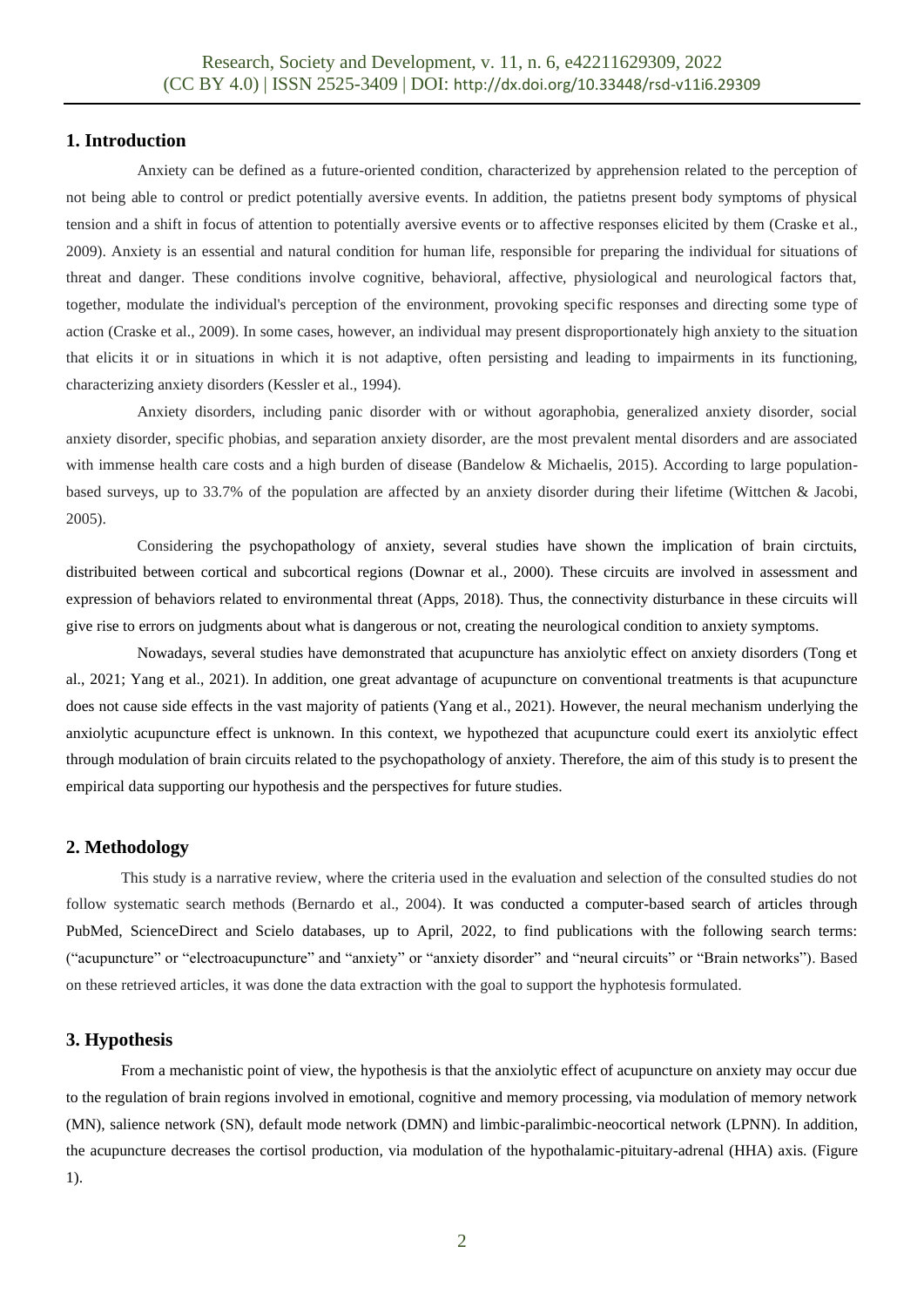**Figure 1.** Hypothesis about the acupuncture's mechanism of action on anxiety:

Acupuncture (AC) promotes the modulation  $(+)$  of the hypothalamic-pituirary-adrenal axis (HPAA) and the decrease (-) of variables (BP/HR/CORT) related to anxiety (AN) symptoms. AC also promotes modulation (+/-) on the brain areas responsible for memory (MN), cognitive (SN, DMN) and emotional processing (LPNN), leading to decreasing AN. BP: blood pressure; HR: heart rate; CORT: cortisol; MN: memory network; SN: salience network; DMN: default mode network; LPNN: limbic-paralimbic-neocortical network.





## **4. Foundation of the hypothesis**

#### *4.1 Neural circuits of anxiety*

According to studies of unpredictable shock threat and high-resolution functional magnetic resonance imaging (MRI), several brain areas are involved in the psychopathology of anxiety. The dorsolateral prefrontal cortex (dlPFC) regulates emotion and attention control and is related to anxiety (Bishop, 2009). When the individual is engaged in cognitive tasks that activate the dlPFC, this activation inhibits anxiety caused by the unpredictable threat of shock (Vytal el al., 2012). Patients with psychiatric disorders show hypoactivation of dlPFC during tasks that cause anxiety (Balderston, et al., 2017). These studies demonstrate that normal dlPFC activity is crucial in controlling pathological anxiety. Anxious patients also have a cognitive deficit due to low dlPFC activation, which impairs working memory (Balderston, et al., 2017).

The dorsomedial prefrontal cortex (dmPFC) regulates conscious threat assessment and worry (Mechias et al., 2010). This region, together with the anterior (ACC) and posterior (PCC) cingulate cortex, are overactive in psychiatric patients, acting in the social response, interoception, assessment and expression of behaviors related to environmental threat (Etkin et al., 2011; Apps, 2018). Functional neuroimaging studies demonstrate a circuit formed between the dmPFC and the amygdala. Connectivity between the dmPFC and the amygdala increases when healthy subjects are subjected to the unpredictable threat of shock, and this increase is greater in subjects with high dispositional anxiety (Robinson et al., 2016). Thus, these studies indicate that the dmPFC/ACC/PCC/amygdala circuit is involved in the pathogenesis of anxiety. The anterior part of the insula is also associated with the dmPFC/ACC circuit. This cortical region has the function of integrating interoceptive information, making them concious and, via ACC, allocating attention and initiating appropriate action (Paulus & Stein, 2006). The anterior insula is also involved in anticipating aversive events, being responsible for sustaining anxiety during such events (Alvarez et al., 2011).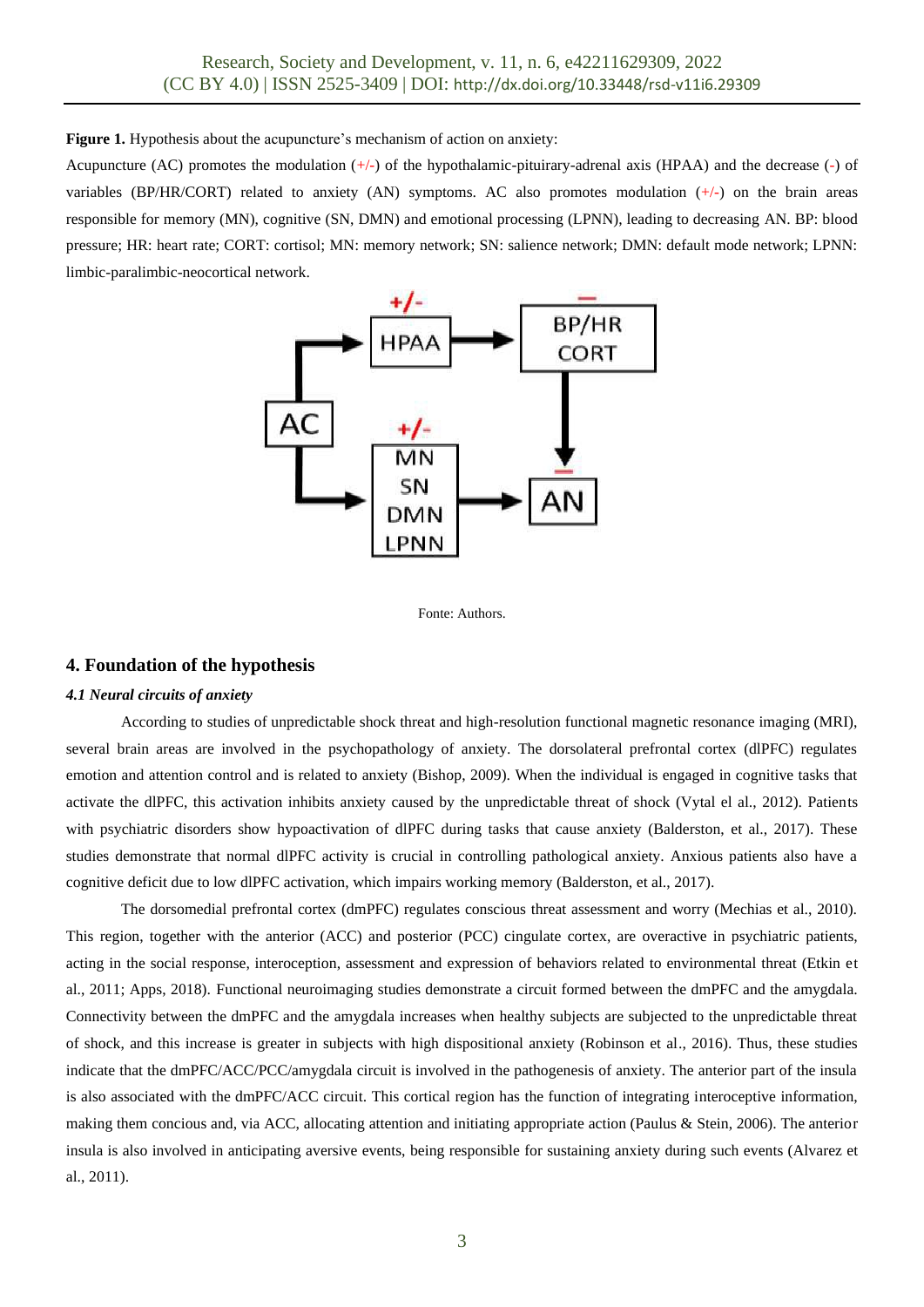In addition to the functions mentioned above, the medial portion of the prefrontal cortex (mPCF) is also involved, together with the anterior hippocampus, in consolidation and retrieval of memories (Preston & Eichenbaum, 2013). The hippocampus is involved in anxiety, probably, due to its role in learning and memory (Phillips & LeDoux, 1992). A positive correlation has been shown between activation of the anterior hippocampus, measured with magnetoencephalography, and increased level of anxiety in humans (Cornwell et al., 2012). Thus, dlPFC, mPCF and the anterior portion of the hippocampus form a memory network (MN) that, when altered, contributes to the pathogenesis of anxiety.

In addition to MN, the other brain regions mentioned above make up other functional brain networks, such as the salience network (SN) and the default mode network (DMN). Changes in these networks are also related to anxiety disorders, as described below.

The cortical nodes of the SN are the dlPFC, ACC, PCC and anterior insula (Yeo et al., 2011). These nodes are activated by sensory stimuli that attract attention because they are unexpected, new or behaviorally relevant. Cortical activations are accompanied by subcortical activations during active and voluntary involvement of cognitive control, response selection, or response inhibition (Downar et al., 2000; Corbetta et al., 2000). Thus, the hyperactivation of these circuits are relevant to anxiety disorders due to their integral role in emotional, cognitive and behavioral self-regulation (Marsh et al., 2009).

The DMN is a resting state network responsible for an introspective self-referential state (Imperatori et al., 2019). This network is composed of the dmPFC, PCC, precuneus and medial and lateral parietal cortex. A study with electroencephalography showed that individuals with high trait anxiety fail to synchronize DMN during the resting state, reflecting a possible deficit in top-down cognitive control. In these individuals, there was a decrease in connectivity between dmPFC and ACC / PCC / retrosplenial cortex. Furthermore, the strength of functional DMN connectivity was negatively related to the total State and Trace Anxiety Index (STAI-T) score (Imperatori et al., 2019). Taken together, these studies indicate that the main goals of therapies for anxiety disorders are to increase emotional regulation in dlPFC and decrease the emotional reactivity implicit in other areas of the brain in the anxiety neural circuit.

#### *4.2 Acupuncture anxiolytic effect*

The acupuncture has been used to treat various diseases for at least 2500 years in China. According to oriental medicine theory, acupuncture is defined as the insertion of needles into the skin and underlying tissues, at specific locations known as acupoints, for curative or preventive purposes (Kavoussi & Ross, 2007). Systematic reviews have shown that acupuncture has been used to control generalized anxiety in preoperative, pre-exam conditions and other conditions (Amorin et al., 2018; Kwon & Lee, 2018; Li et al., 2019). In these studies, in addition to the significant results in decreasing anxiety, there were no relevant side effects. Among the 360 points of acupuncture, located in the main energy channels (meridians), the points PC6 (*Neiguan*), HT7 (*Shenmen*), L3 (*Taichong*) and *Yintang*, are the points that the scientific literature indicates as the most effective in controlling anxiety.

From a mechanistic point of view, the anxiolytic effect of acupuncture can occur through the reduction of cortisol production (Hsieh et al., 2001), via modulation of the hypothalamic-pituitary-adrenal axis, and regulation of brains regions involved in cognition, memory, and emotion (Hui et al., 2010; Cai et al., 2017). Numerous studies have shown that regions of the brain modulated by acupuncture largely overlap with regions related to the anxiety neural circuit (Chae et al., 2013). These studies, brought together in a meta-analysis of brain activities associated with acupuncture stimulation, reveal activation in the sensorimotor cortical network (insula, thalamus, ACC and primary / secondary somatosensory cortex) and deactivation of the limbic-paralimbic-neocortical network (LPNN) composed of mPCF, caudate, amygdala, PCC and parahippocampus. This "LPNN" terminology was given by the authors for the network of brain regions involved in the acupuncture response (Hui et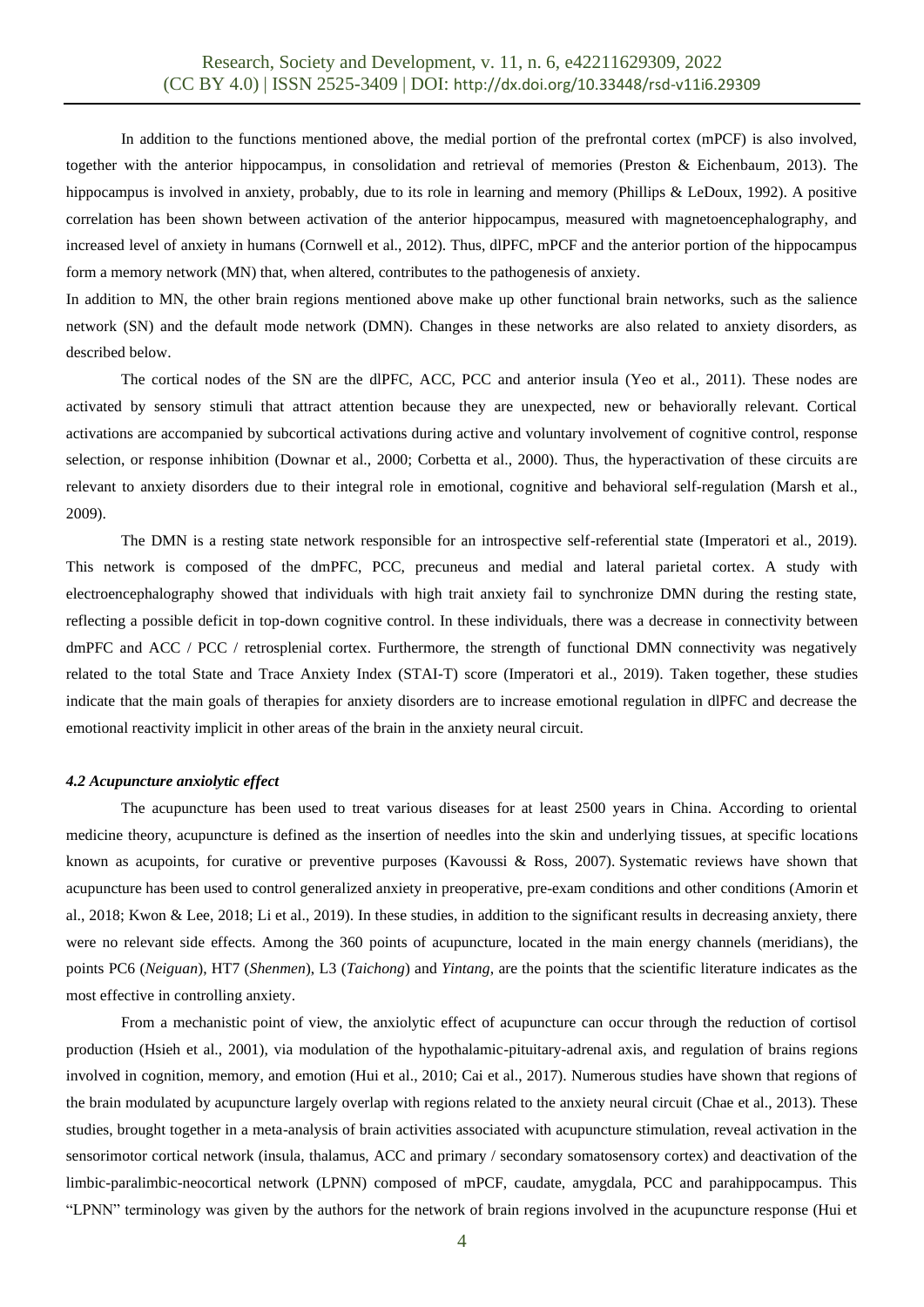al., 2009). The LPNN is composed of the main nodes of the DMN, amygdala and hypothalamus. The activation and deactivation patterns cited in these studies suggest that hemodynamic responses in the brain simultaneously reflect sensory, cognitive and affective modulation after acupuncture stimulation.

Another meta-analysis also conducted in healthy individuals showed that acupuncture increases the connectivity of the DMN and the sensorimotor network with brain areas related to pain, affectivity and memory (periaqueductal substance, ACC, left posterior cingulate cortex, right anterior insula, limbic / paralimbic and pre-cuneiform). It has also been shown that acupuncture can adjust the LPNN, brainstem, cerebellum and hippocampus. The authors concluded that the functional connectivity network is closely related to the acupuncture mechanism and central integration plays a critical role in the acupuncture mechanism (Cai et al., 2017).

#### **5. Future perspectives and Conclusion**

According to the literature reviewed, the acupuncture has a significante anxiolytic effect and can modulate the neural circuits related to psychopathology of anxiety. This ancient technique is a low-cost therapy with no side effect in the vast majority of the cases. Pharmacotherapy and psychotherapy are the conventional treatments for anxiety (Bandelow et al., 2012). In relation to psychotherapy, this is insufficient when used alone, in most cases. In pharmacotherapy, anxiolytics, antidepressants or monoamine oxidase inhibitors are used, with benzodiazepines being the most used as anxiolytics. However, these drugs can cause habituation, serious adverse effects and drug interactions (Arranz, et al., 2007; Goyata et al., 2016).

Considering this acupuncture characteristics and possible advantages in relation to conventional treatments, future studies elucidating the neuroendocrine mechanisms of acupuncture could stablish new treatment protocols, with the more suitable acupoints to modulate the neural circuits altered by anxiety.

## **References**

Alvarez, R. P. et al. (2011) Phasic and sustained fear in humans elicits distinct patterns of brain activity. *Neuroimage*, 55(1), 389–400.

Amorim, D. et al. (2018). Acupuncture and electroacupuncture for anxiety disorders: A systematic review of the clinical research. *Complement Ther Clin Pract*, 31, 31-37.

Apps, M. A. (2018). Stimulating cingulate: distinct behaviours arise from discrete zones. *Brain*, 141, 2827–2830 .

Arranz, L. et al. (2007). Effect of acupuncture treatment on the immune function impairment found in anxious women, Am J Chin Med, 35(1):35-51.

Balderston, N. L. et al. (2017). Anxiety patients show reduced working memory related dlPFC activation during safety and threat. *Depress anxiety*, 34(1), 25- 36.

Bandelow, B. & Michaelis, S. (2015). Epidemiology of anxiety disorders in the 21st century. *Dialogues Clin Neurosci*, 17(3), 327-335.

Bandelow, B. et al. (2012). Guidelines for the pharmacological treatment of anxiety disorders, obsessive e compulsive disorder and posttraumatic stress disorderin primary care, *Int J Psychiatr Clin Pract*, 16 (2):77-84.

Bernardo, W. M. et al (2004). A prática clínica baseada em evidências. Parte II: buscando as evidências em fontes de informação. *Rev Assoc Med Bras*, 50(1), 104-108.

Bishop, S. J. (2009). Trait anxiety and impoverished prefrontal control of attention. *Nat neurosci*, 12(1), 92-98.

Cai, R. L. et al. (2017). Brain functional connectivity network studies of acupuncture: a systematic review on resting-state fMRI. *J Integr Med,* 16(1):26-33.

Chae Y, et al. (2013). Inserting needles into the body: a meta-analysis of brain activity associated with acupuncture needle stimulation. *J Pain*, 14(3):215-22. Corbetta, M. et al. (2000). Voluntary orienting is dissociated from target detection in human posterior parietal cortex. *Nat. Neurosci*, 3(3), 292–297.

Cornwell, B. R. et al. (2012). Distinct contributions of human hippocampal theta to spatial cognition and anxiety. *Hippocampus*, 22(9), 1848–1859.

Craske, M. G. et al. (2009). What is an anxiety disorder? *Depression and Anxiety,* 26(12), 1066-1085.

Downar, J. et al. (2000). A multimodal cortical network for the detection of changes in the sensory environment. *Nat Neurosci*, 3(3), 277–283.

Etkin, A. et al. (2011). Emotional processing in anterior cingulate and medial prefrontal cortex. *Trends cogn sci*, 15(2), 85–93.